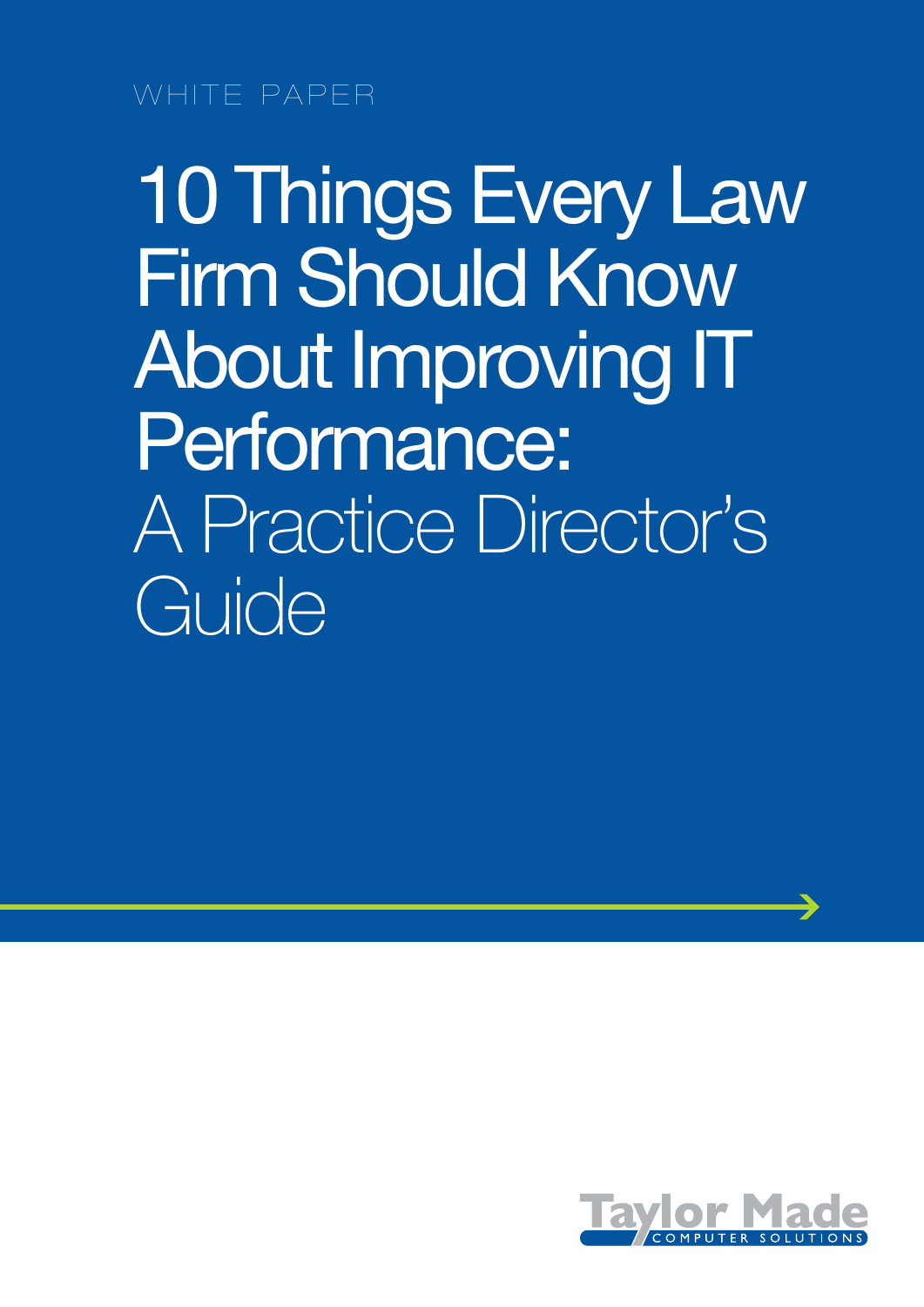To remain successful and experience growth, you must focus on improving your firm's IT performance so that it can stay profitable, leverage the efficiencies of new technology and take advantage of emerging opportunities.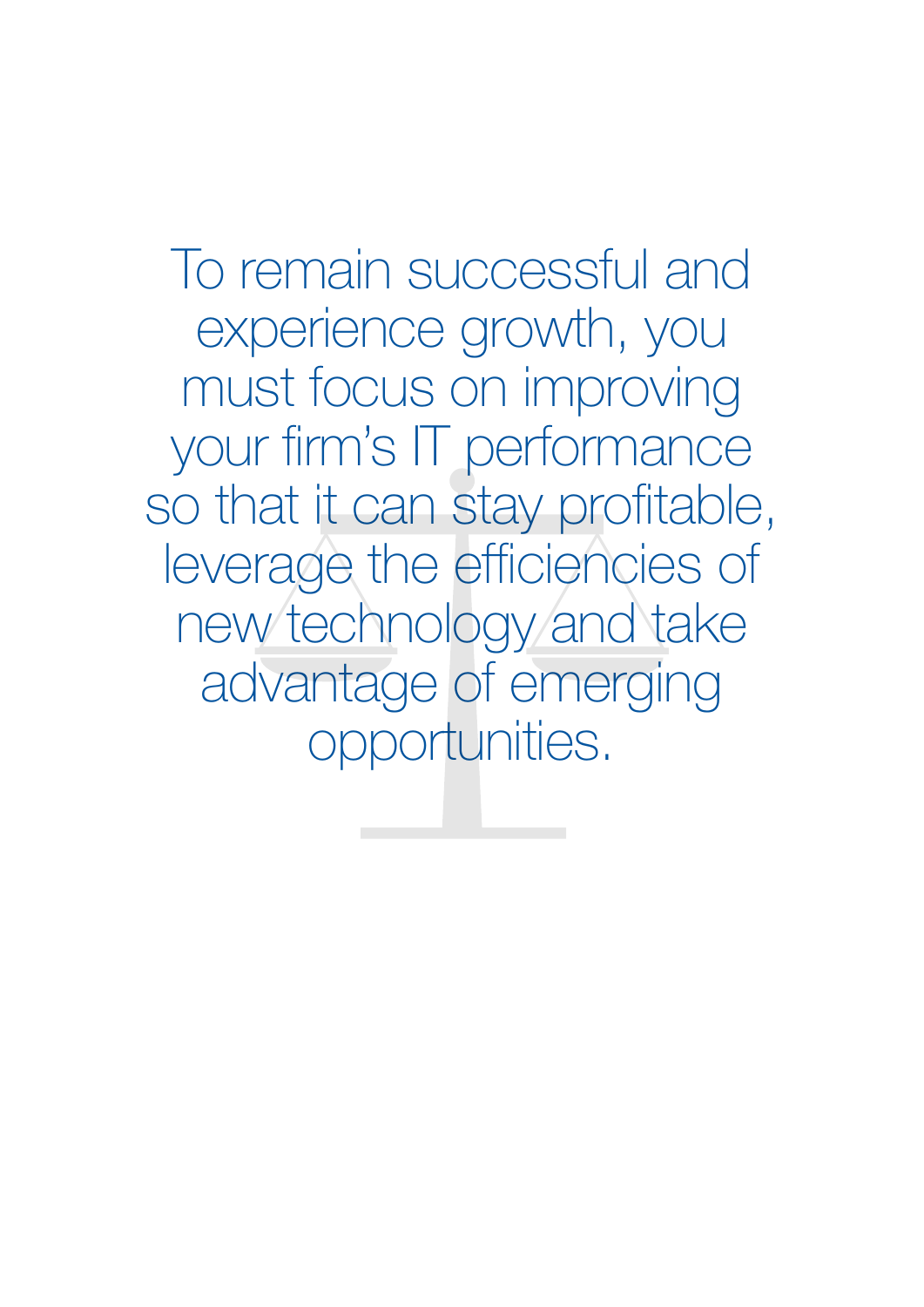### Executive Summary

After several years of operating in a challenging economic environment that witnessed the financial failure of many law firms, Practice Directors are once again optimistic about their firm's future. The economy is recovering and a feeling of stability and confidence is returning.

However, this is not the time to relax and return to business as usual. We are experiencing a technology revolution that threatens to leave behind law firms that don't prepare themselves for the future. Now is the perfect time for you to examine your firm's technology environment and set new goals.

This white paper highlights 10 things every Practice Director should know about the challenges and benefits of improving IT performance:

- 1. Investing in Your IT Infrastructure is an Investment in Your Firm
- 2. The Rising Importance of Legal Project Management & Business Intelligence Tools
- **3.** An Aged or Weak IT Infrastructure Threatens Your Business Continuity
- 4. Data Storage & Security
- 5. Mobility & Remote Working
- 6. Deciding Whether an In-House IT Team is Necessary
- 7. The Cultural Shift of Transitioning to a Managed IT Provider
- 8. Contracting with a Managed IT Provider
- **9.** Issues to Consider when Negotiating a Cloud Service Agreement
- 10. Successful Law Firms are Outsourcing IT, Should You Consider It?

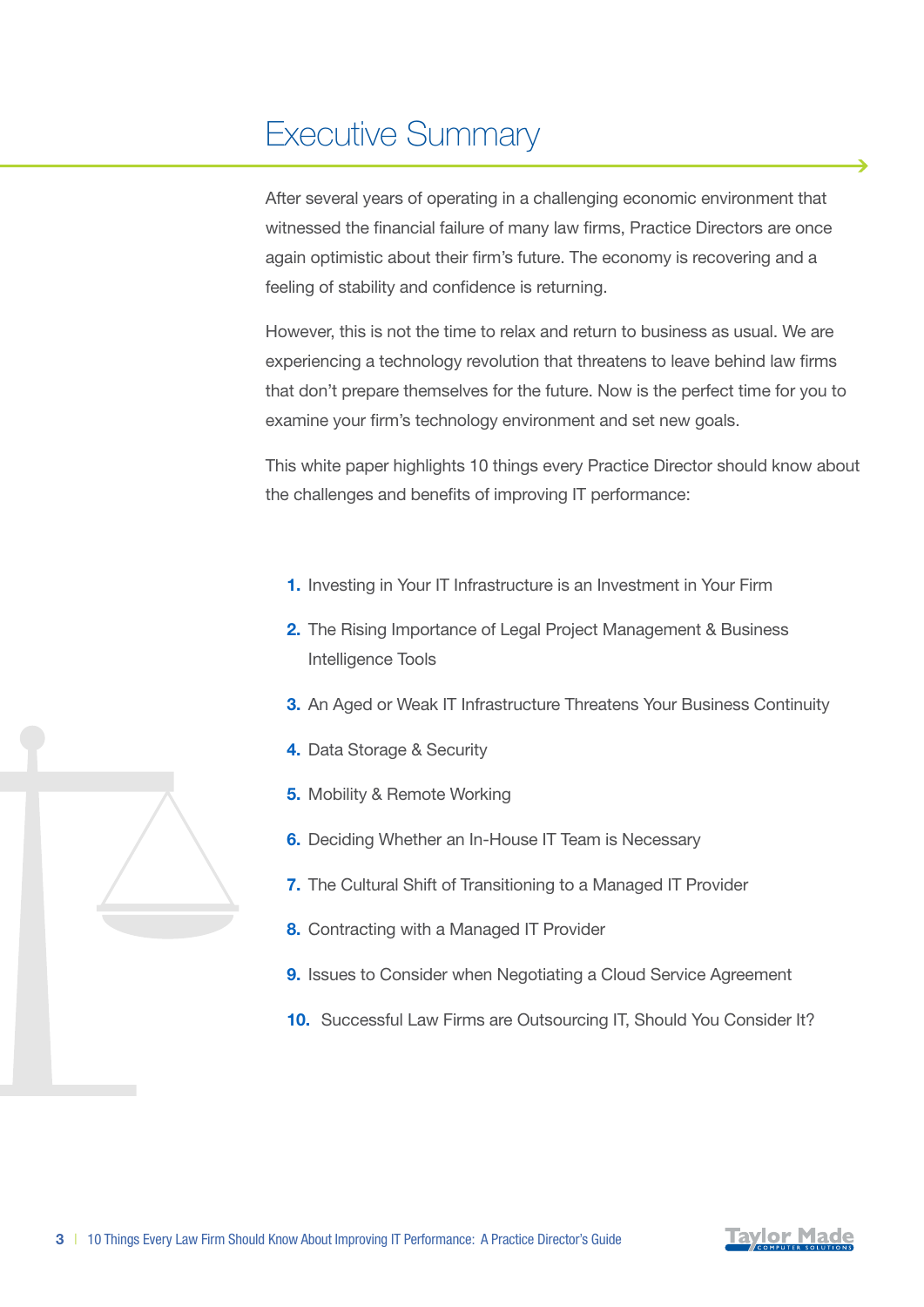Investing in Your IT Infrastructure is an<br>Investment in Your Firm

*Without a reliable, robust, and resilient infrastructure, it will be difficult for your firm to stay competitive. You need better and newer technology to reduce costs and increase productivity.*

Without a reliable, robust, and resilient infrastructure, it will be difficult for your firm to stay competitive. You need better and newer technology to reduce costs and increase productivity.

Investing in your IT infrastructure is not simply a matter of innovating for the sake of innovating. Infrastructure upgrades set the groundwork for future technology improvements, enable your staff to leverage more sophisticated legal project management and business intelligence tools, increase your staff's ability to use mobile devices, expand your data storage capacity and enhance the security of your data. The resulting efficiencies will be the driving force behind higher revenues and profits.

### Law Firms Don't Spend as Much as Other Businesses on IT

The average top UK law firm spends 4.1% of revenue on IT. Although that percentage increases every year, it's still 2% to 3% lower than other business sectors, including education, media and entertainment, as well as banking and financial services.<sup>1</sup> Clearly, the legal sector is lagging behind the technology curve.

### Focus New Investment on Your Firm's IT Infrastructure

After reviewing the economy of small to medium-sized law firms in the UK, NatWest made this profound conclusion; "Firms must invest in IT and knowledge systems consistently, so that their fee earners can produce more in a day than they would otherwise. Such investment should be designed to improve quality, reduce risk, and increase efficiency. The firms that have invested wisely in this way do not need as many fee earners to achieve the same level of fee income as other firms." <sup>2</sup>





<sup>1</sup> Legal Support Network, [Legal IT Landscapes 2015,](http://www.legalsupportnetwork.co.uk/technology/resources/sme-legal-it-landscapes-2015-report) 2015.

<sup>2</sup> NatWest, 2013 Financial Benchmarking Report - Law Firms, 2013.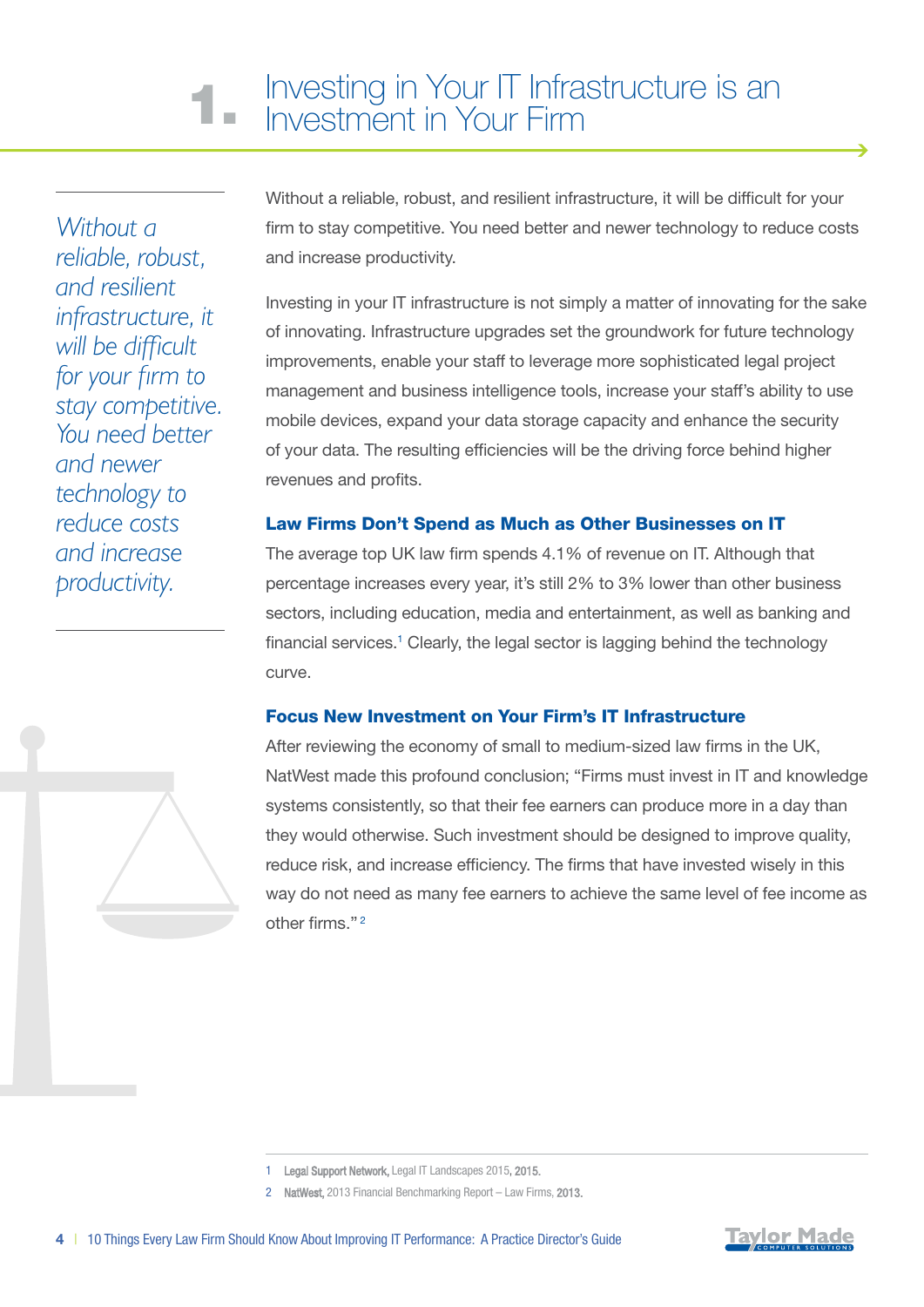*The ultimate value of these legal technology solutions depends on the health of your IT infrastructure.*

*Law firms in general need to collect and analyse more management information* 

*than they currently do to get* 

*the edge they need in an* 

*market*

Project management and related software, along with other business intelligence tools now rank at the top of the list of what legal IT leaders say are the best for driving competiveness and efficiency. That's according to a survey conducted by Legal Support Research of law firms with revenue exceeding £10m.<sup>3</sup>

The rising importance of legal project management and business intelligence tools is based on the recognition that firms must change the way they work and manage themselves. If they are to thrive in an economy that is increasingly powered by technology, firms must adopt the most useful technologies.

The results of the Legal Support Research survey makes it clear that although the need to make strategic business decisions is a big driver behind the changing attitudes about IT within law firms, there is a deeper level of urgency.

Firms need more and better-integrated management information to help them understand how to change the way they work so that they can better align themselves with the coming projects-focused and process-focused future.

The ultimate value of these legal technology solutions depends on the health of your IT infrastructure. Whether it's a new case management system or a highly integrated business intelligence suite, it all relies on fast networking, maximised connectivity, and ample data storage. Any investment in state-of-the-art applications requires a related investment in your firm's IT infrastructure.

3 Legal Support Network, [Legal IT Landscapes 2015](http://www.legalsupportnetwork.co.uk/technology/resources/sme-legal-it-landscapes-2015-report), 2015.



*increasingly competitive legal* 

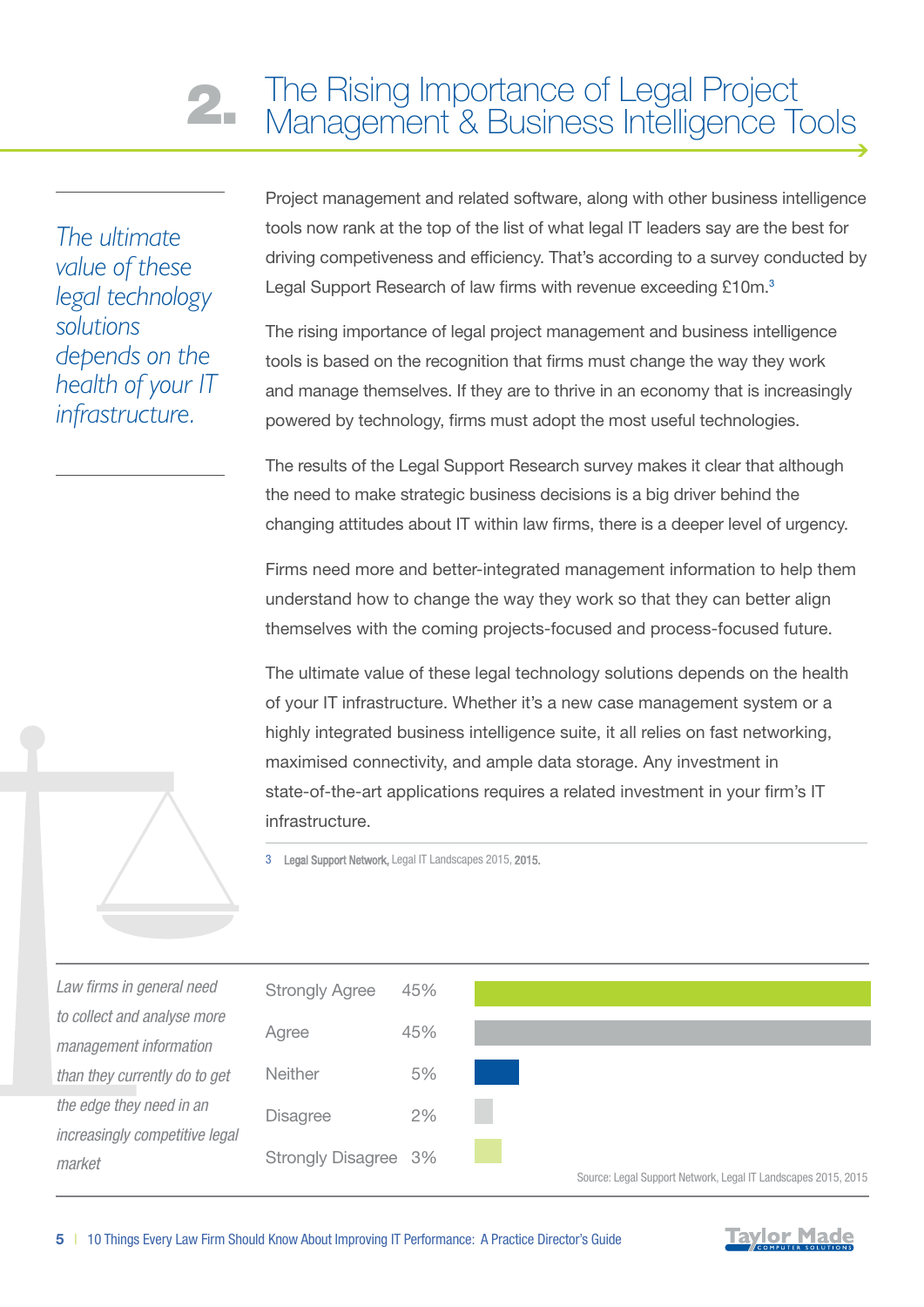*Having a business continuity plan is more than a good idea. It is an obligation.*

Ensuring your firm's ability to continue operations and handle your clients' affairs in the event of a business interruption event is essential for the protection of your firm's business and reputation. Your firm, and its IT infrastructure, must be prepared for such things as natural disasters, vandalism, theft, or the departure of key lawyers or staff.

The international legal community is becoming increasingly aware of the need to have a documented disaster recovery or business continuity plan. Reflecting this awareness, the percentage of firms with such a plan has risen steadily over the past few years from 48% in 2012 to 56% in 2014.4

Having a business continuity plan is more than a good idea. It is an obligation. The Data Protection Act requires that businesses take appropriate technical and organisational measures against accidental loss or destruction of personal data. Additionally, Chapter 7 of the SRA Code of Conduct requires firms to identify and monitor operational and business continuity risks related to IT failures and abuses.5

If you have a business continuity plan in place, or you are in the process of creating one, you know how much that plan depends on your IT infrastructure. That's because effective plans provide for the protection of business-critical data using network security protocols and a reliable backup system.

The reality is that it doesn't matter how well written your continuity plan is if your IT infrastructure is aged or weak. For instance, some firms that back up their data on a regular basis are living with a false sense of security. That's because they've made the mistake of storing their backups on site or in another unsafe location.

A best practice is to upgrade your IT infrastructure to allow for routine backups or data synchronisation. Consider cloud storage as a business continuity strategy that supports both backup and remote recovery of business-critical data as well as robust security and encryption protocols.





<sup>4</sup> International Legal Technology Association, [2014 Technology Survey,](http://www.iltanet.org/MainMenuCategory/Publications/WhitePapersandSurveys/2014-Technology-Survey.html) 2014.

<sup>5</sup> [SRA Code of Conduct 2011.](http://www.sra.org.uk/solicitors/handbook/code/content.page)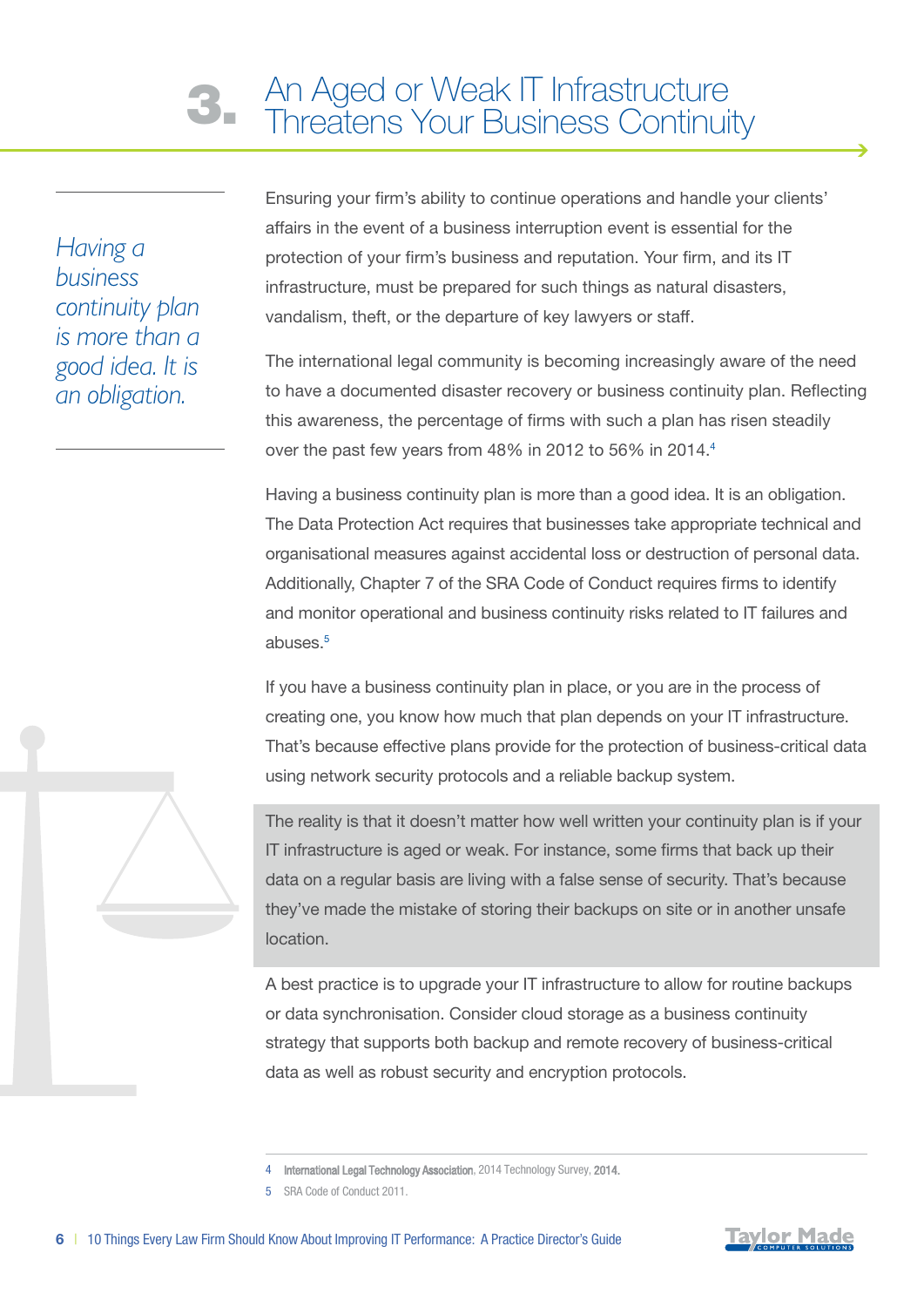*The downside of managing a growing number of servers within an aging IT infrastructure environment is the increasing financial and time costs associated with maintaining an internal IT team.* It's never been easier to store and protect data. Law firms have a wide range of options when it comes to data storage and security. With so many options, it's often difficult to decide on the best way to manage concerns about cost and the very real possibility of data breaches.

### Concerns about Data Storage Costs

Fortunately, the cost of storage devices are steadily decreasing while their capacity is increasing. Firms can now afford to store an enormous amount of data and data backups, in a relatively small space. However, maintaining a robust IT infrastructure involves more than adding storage devices. That's because they are only one component of your IT infrastructure that includes all of the equipment, systems, software and services used throughout your firm.

### Concerns about Data Breaches

In 2014, there were 15 incidents of data breaches within the legal profession, prompting the Information Commissioner's Office to issue a public warning that solicitors and barristers need to do more to ensure that client information is kept safe.<sup>6</sup> Because of the sensitive nature of the information handled by law firms, and the monetary penalty of up to £500,000 for a serious breach of the Data Protection Act, it's important to get your data security strategy right.

### Cloud Storage is a Secure Alternative

Cloud storage is one of the best ways to store and secure sensitive information. Here are a few reasons why:

- Cloud storage is scalable, and you only pay for the storage space you need
- The monthly expense is predictable
- Data can be easily backed up and synchronised to eliminate the fear of data loss
- You have control over who accesses the data
- Cloud storage allows for remote access from any location
- It supports your business continuity plan by allowing for fast and efficient data recovery

6 Information Commissioner's Office, [Information Commissioner 'Sounds Alarm' on Data Breaches](https://ico.org.uk/about-the-ico/news-and-events/news-and-blogs/2014/08/information-commissioner-sounds-the-alarm-on-data-breaches-within-the-legal-profession/) Within the Legal Profession, August 2014.



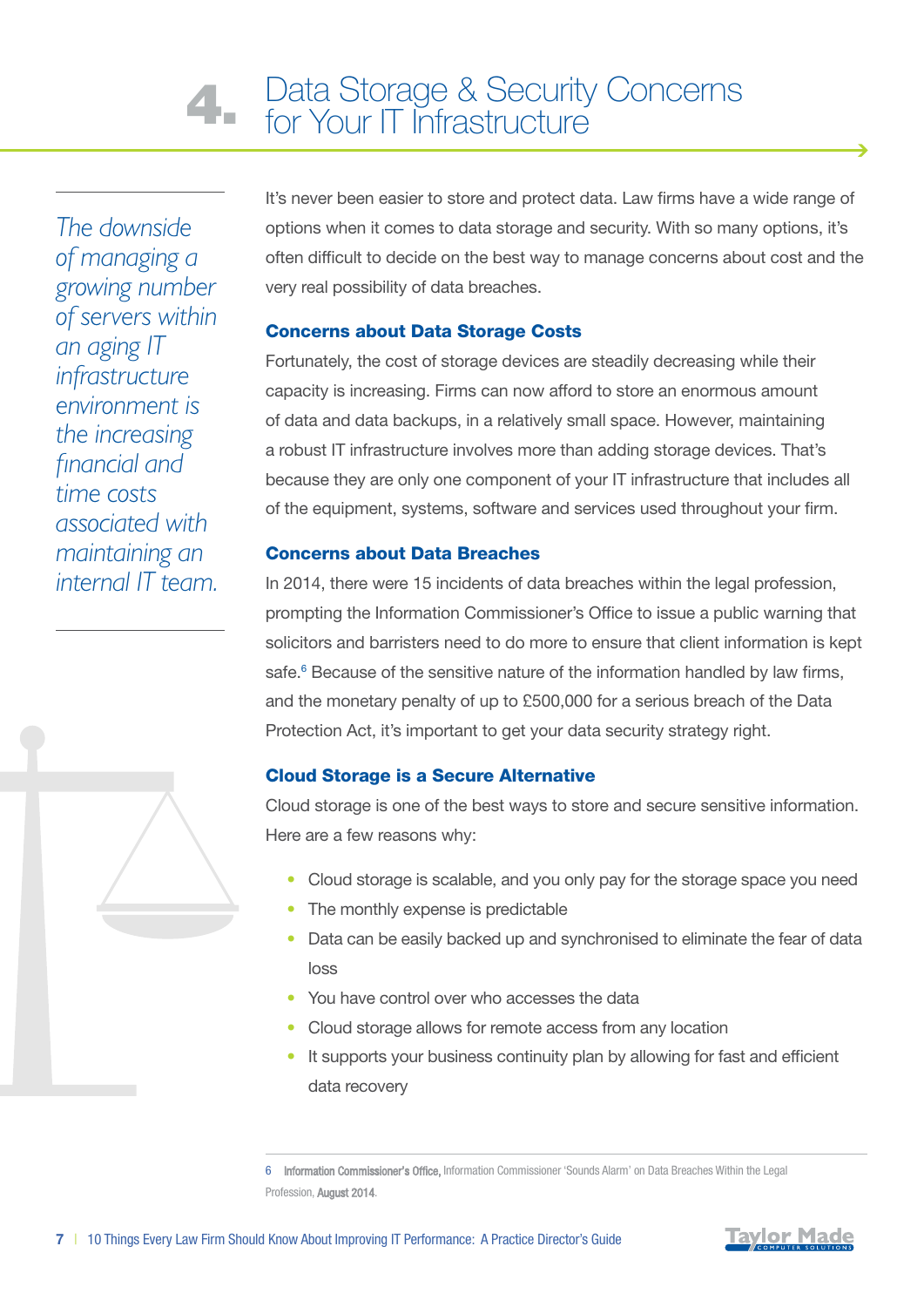*To realise the efficiencies that innovative mobile technologies promise, your infrastructure must evolve with a goal of facilitating mobility instead of hindering it.*

Ready or not, the mobile technology revolution is here.

Smart phones and tablets are changing the way law firms conduct business. Apps that offer new conveniences and extend the functions of desktop computer software, along with the ability to access documents and data from virtually anywhere, have given practitioners greater flexibility in how they serve clients.

Worldwide, an average of 40% of lawyers in firms of all sizes use tablets and 37% have access to email via their smartphone or tablet.<sup>7</sup> Those numbers have been increasing steadily each year.

The questions you must ask now is whether your IT infrastructure is ready for the revolution.

### Increased Remote Access Places More Demand on Your IT Infrastructure

The more your lawyers and staff use their mobile devices to manage email and access information on your network, the more data is moving through your IT infrastructure. To realise the efficiencies that innovative mobile technologies promise, your infrastructure must evolve with a goal of facilitating mobility instead of hindering it.

As both the number and types of mobile devices increase, so does the burden on your IT team. In addition to maintain existing systems, they must develop new policies, perform training and increase their capacity to provide ever-widening support services across multiple mobile platforms.

### Mobile Device Usage Creates Security Concerns that Can't Be Ignored

Each mobile device that accesses your network creates an additional risk of a data security breach. Whether you provide your staff with mobile devices, or they are allowed to use their own, it is crucial that you effectively manage security. Among other things, this means requiring strong passwords to access the network, forcing the use of passwords to unlock mobile device screens and using a mobile device management application that increases your visibility and control of each device.

7 International Legal Technology Association, 2014 [Technology Survey](http://www.iltanet.org/MainMenuCategory/Publications/WhitePapersandSurveys/2014-Technology-Survey.html), 2014.

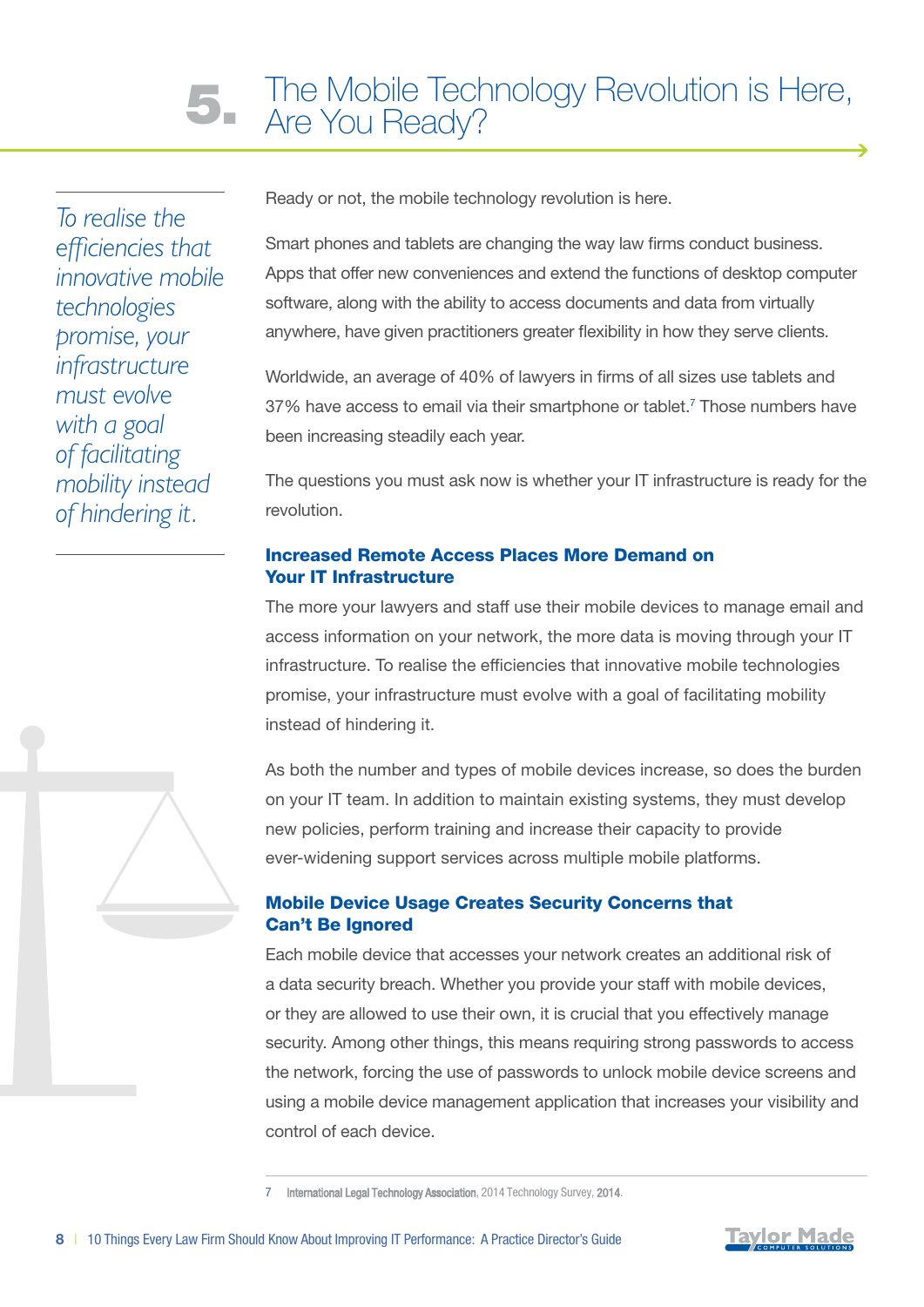*44% of respondents believe that their firm's top management primarily views the IT department as an expense, whilst only 33% views the IT department as an asset.*

Having an in-house IT team has both advantages and disadvantages. You may enjoy a feeling of control by keeping your IT infrastructure in the hands of your employees. However, maintaining an in-house IT team can be expensive, and your team may struggle with keeping software and hardware up to date, integrating newer technology, training users and providing help desk support for your firm's staff.

Although there is a general attitude shift towards a greater use of managed IT providers, each firm has to make its own strategic decisions. One respondent to a survey seeking opinions on outsourcing IT services gave the following response: "I strongly believe that with the right service culture, it is better to have support in the firm, not out of it"<sup>8</sup>

Fortunately, outsourcing doesn't necessarily mean that your Managed IT Provider will be managing your systems remotely. The right provider will offer the level of service you need, which could include having their technicians working on-site as a part of your team.

Additionally, how a firm regards its in-house IT team will play a role in the decision. According to a study by the International Legal Technology Association, 44% of respondents believe that their firm's top management primarily views the IT department as an expense, whilst only 33% views the IT department as an asset.<sup>9</sup>

Here are a few questions to ask when deciding whether to maintain an in-house IT team or to rely on a Managed IT Provider:

• Does your firm's management view your in-house IT team as an asset or an expense? If it is considered an asset, then treat it as one. Make the necessary financial investment to create an infrastructure that will enable you to reduce IT-related risks, help your staff to function with greater efficiency, and drive profitability. A Managed IT Provider can help focus your investment.



<sup>8</sup> Legal Support Network, [Legal IT Landscapes 2015](http://www.legalsupportnetwork.co.uk/technology/resources/sme-legal-it-landscapes-2015-report), 2015.

<sup>9</sup> International Legal Technology Association, [2014 Technology Survey](http://www.iltanet.org/MainMenuCategory/Publications/WhitePapersandSurveys/2014-Technology-Survey.html), 2014.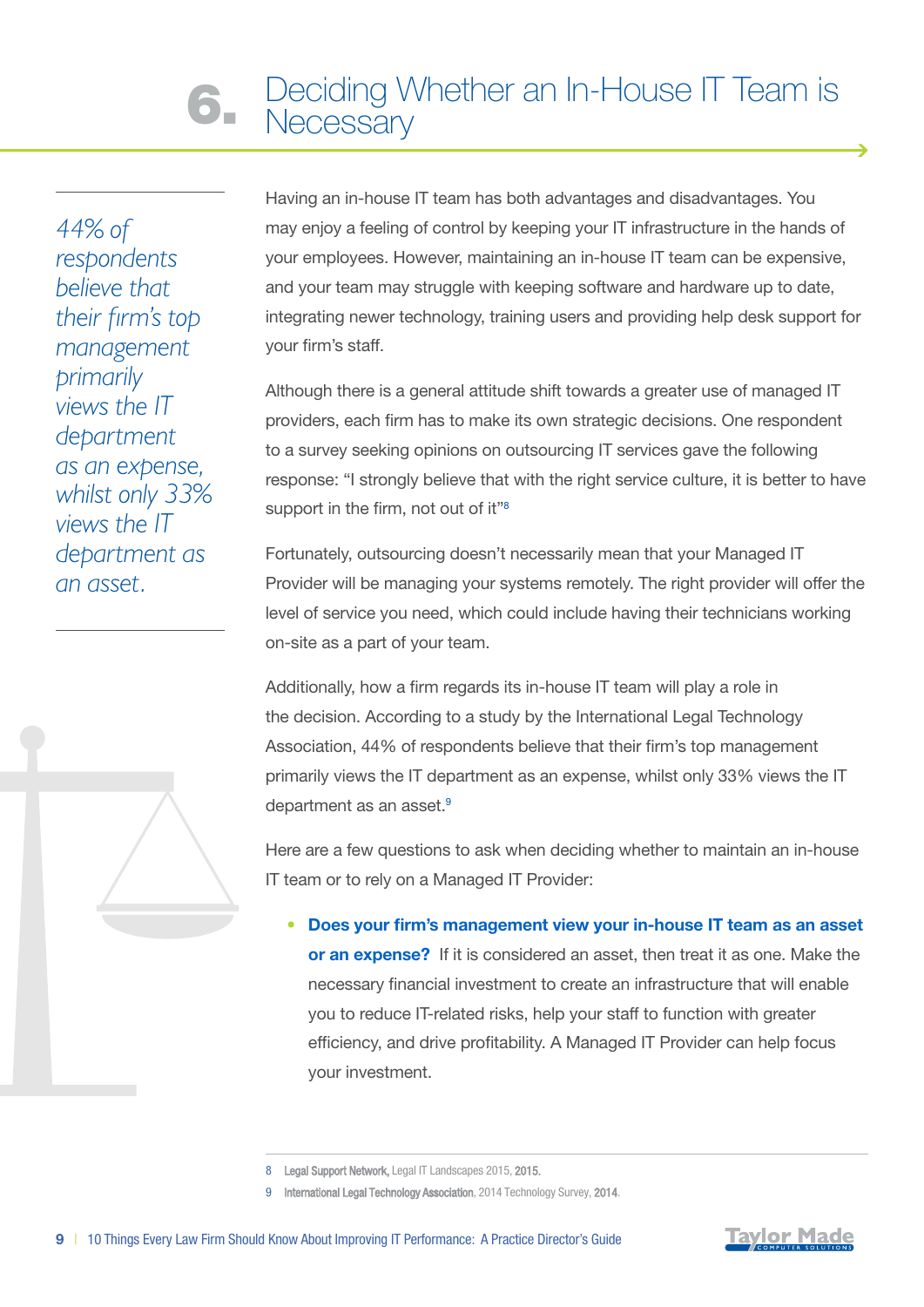- Do you need to have a high level of expertise on site every day? This is a cost-benefit analysis. If the cost of having an in-house team outweighs the daily benefits, it may be more practical to outsource services that you can access only when you need them.
- How effective is your in-house IT team? If you have concerns about their ability to maintain your systems or manage new projects efficiently, you may need to consider seeking outside expertise.

# The Cultural Shift of Transitioning to a 7. Managed IT Provider

While you are considering transitioning some or all of your IT services to a Managed IT Provider, it is important that you manage the impact this transformation will have on your firm. In a very real sense, your organisation's culture is evolving—and with change comes challenges and opposition.

As the Practice Director, you will be responsible for leading this IT transformational change. Your ability to lead this change in a proactive manner is crucial to the success of your firm.

A landmark study conducted by IBM Global Business Services ranked the key change management elements in the order most needed for successful outcomes.10 You'll see that each one of these elements relate in some way to the culture of your organisation. A major part of your effort must be devoted to nurturing a firm-wide commitment to an evolved recognition of the value of managed IT services and how your firm invests in them.

10 IBM Global Business Services, Making Change Work…While the [Work Keeps Changing, How Change](http://www-935.ibm.com/services/us/gbs/bus/html/gbs-making-change-work.html) Architects Lead and [Manage Organizational Chan](http://www-935.ibm.com/services/us/gbs/bus/html/gbs-making-change-work.html)ge, 2014.



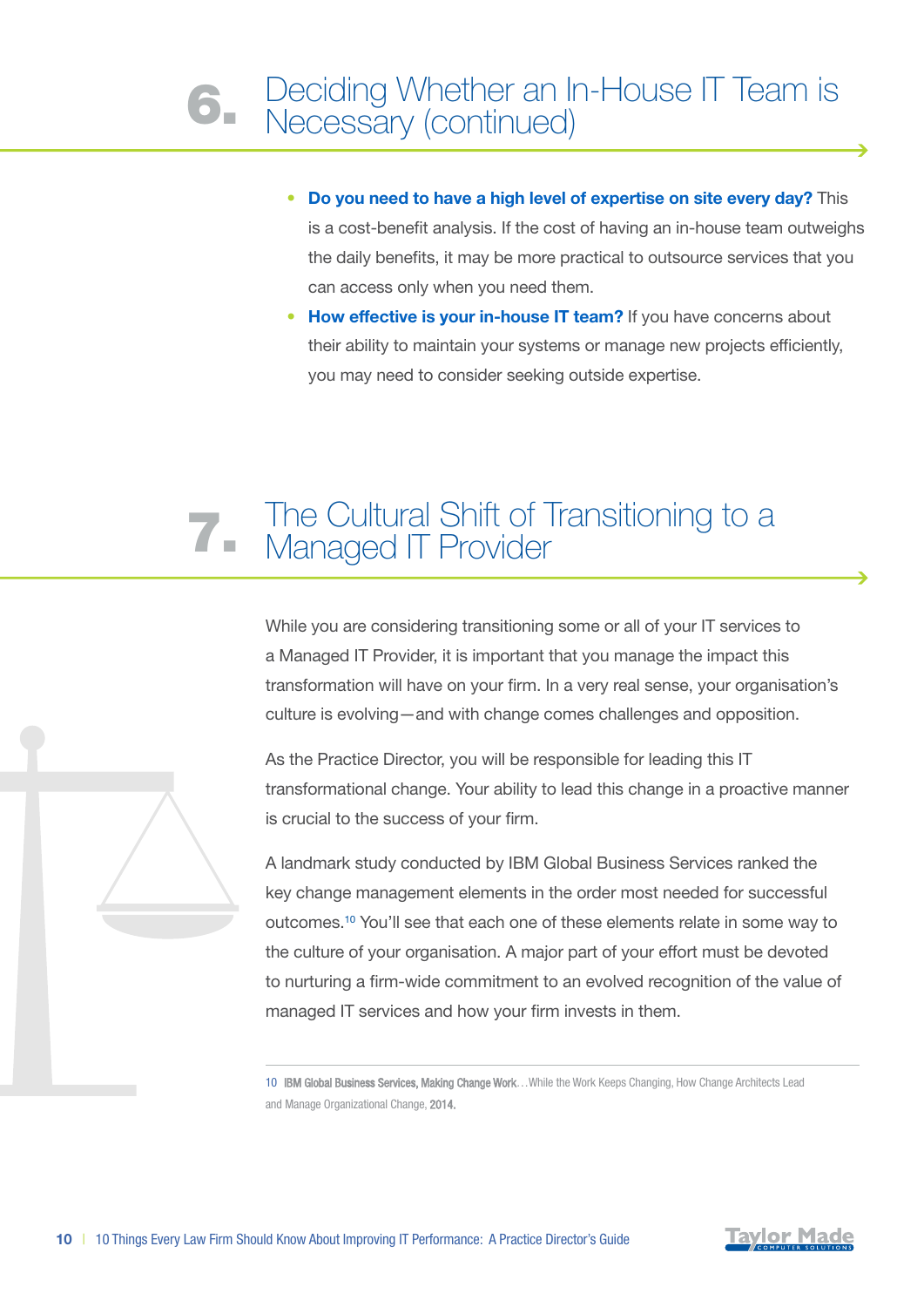# The Cultural Shift of Transitioning to a<br>Managed IT Provider (continued)

Here are a few factors to consider while managing the cultural shift of transitioning to a Managed IT Provider:

Top management sponsorship – Leaders set the tone so it is essential that your firm's leadership openly express their support for strengthening the firm's IT infrastructure.

Employee involvement – Having lawyers and staff involved in the decisionmaking process helps them understand the need for change and generates support.

Honest and timely communication – Keep everyone informed about the process so that no one is surprised and concerns can be addressed quickly.

Corporate culture that promotes change – You have an advantage if the culture of your firm already embraces change in other areas of firm management.

Change agents and pioneers – Even though support from top management is essential, you still need change agents at all levels of your organisation.

Change supported by culture – Helping everyone understand how important technological advancement is to the firm's success will nurture a culture that supports your transition to a managed IT provider.

### *Factors for Successful Change*



Source: IBM Global Business Services, Making Change Work…While the Work Keeps Changing, How Change Architects Lead and Manage Organizational Change, 2014.

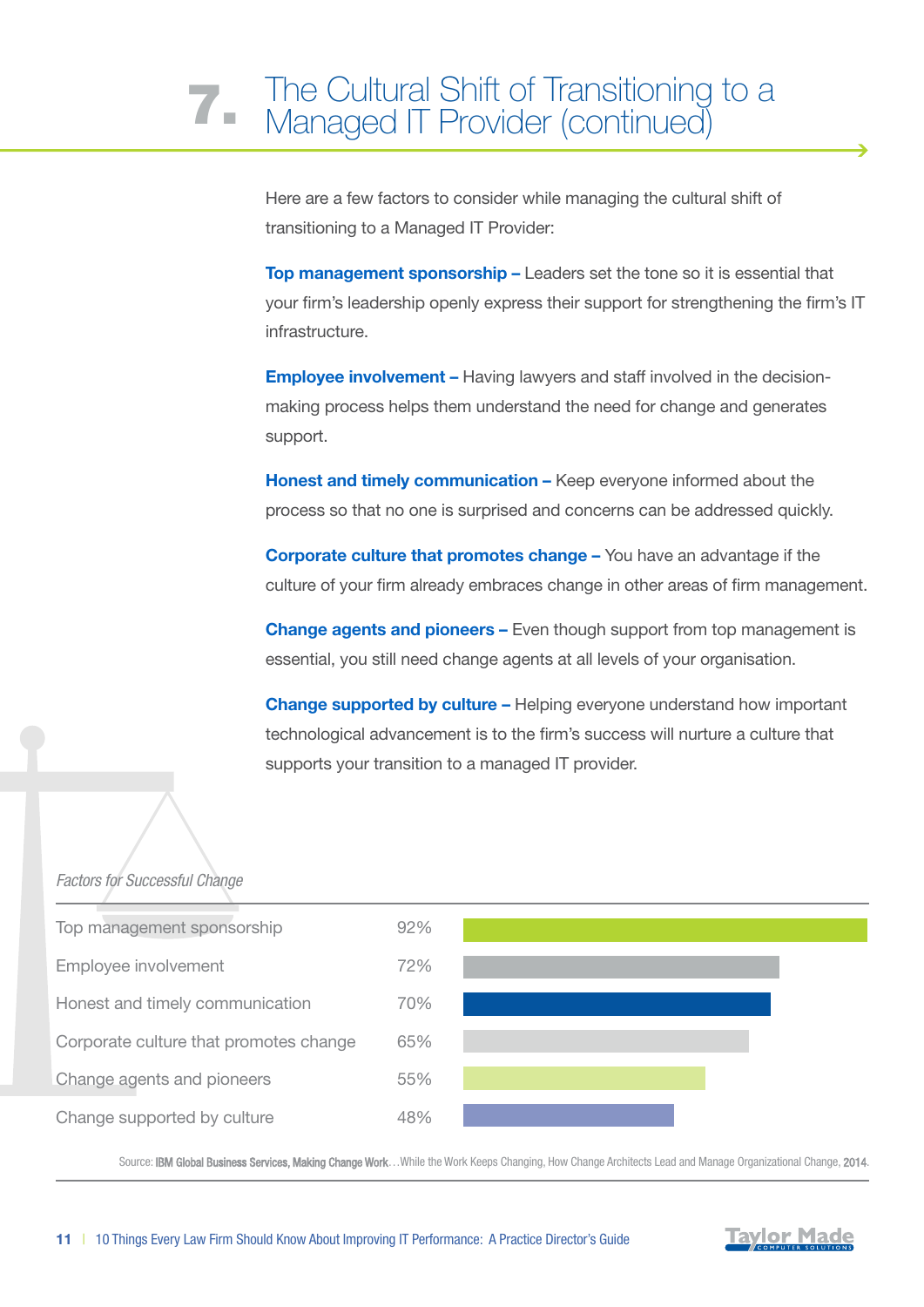*Your provider must be able to conduct 24-hour systems monitoring, respond quickly to problems, and work on site if necessary.*

Because you are running a law firm—and not an IT company—contracting with a Managed IT Provider is an excellent strategic decision. When you invest in outsourced managed IT services, you are improving your firm's ability to operate efficiently by eliminating the distraction, time and cost burdens of managing your own IT infrastructure. Free of these burdens, your legal and support staff are free to focus on their core functions that drive revenue and profits.

Here are a few issues to consider when selecting a Managed IT Provider.

### Find an IT Provider You Can Trust

Do not think of your Managed IT Provider as just another company that delivers services to your firm. It is important that you find a true partner whose recommendations you can trust. During the selection process, ask penetrating questions so that you can feel confident that the IT provider shares your firm's goals and has the technological expertise necessary to help your firm achieve those goals.

### Follow the SRA's Guidance on Cloud Computing

Among other things, the SRA recommends that you perform adequate due diligence and select a Managed IT Provider that:11

- Is a reliable, established, known and well-regarded provider
- Can offer full Safe Harbour compliance if data is stored outside of the EEA
- Can provide acceptable up time and audited information security
- Can meet the requirements of Outcome 7.10 of the SRA Code of Conduct, which requires contractual terms authorising the SRA to access data and visit provider premises

### Can Your IT Provider Deliver the Help You Need, When You Need It?

Even the IT provider that seems most qualified is not a good partner if they can't deliver the support that you and your staff needs when it's needed. When someone needs help with a system, or something goes wrong, every second matters. Your provider must be able to conduct 24-hour systems monitoring, respond quickly to problems within agreed SLAs, and work on site if necessary.

11 Solicitors Regulation Authority, Silver Linings: [Cloud Computing, Law Firms,](http://sra.org.uk/risk/resources/cloud-computing-law-firms-risk.page) and Risk, 2013.

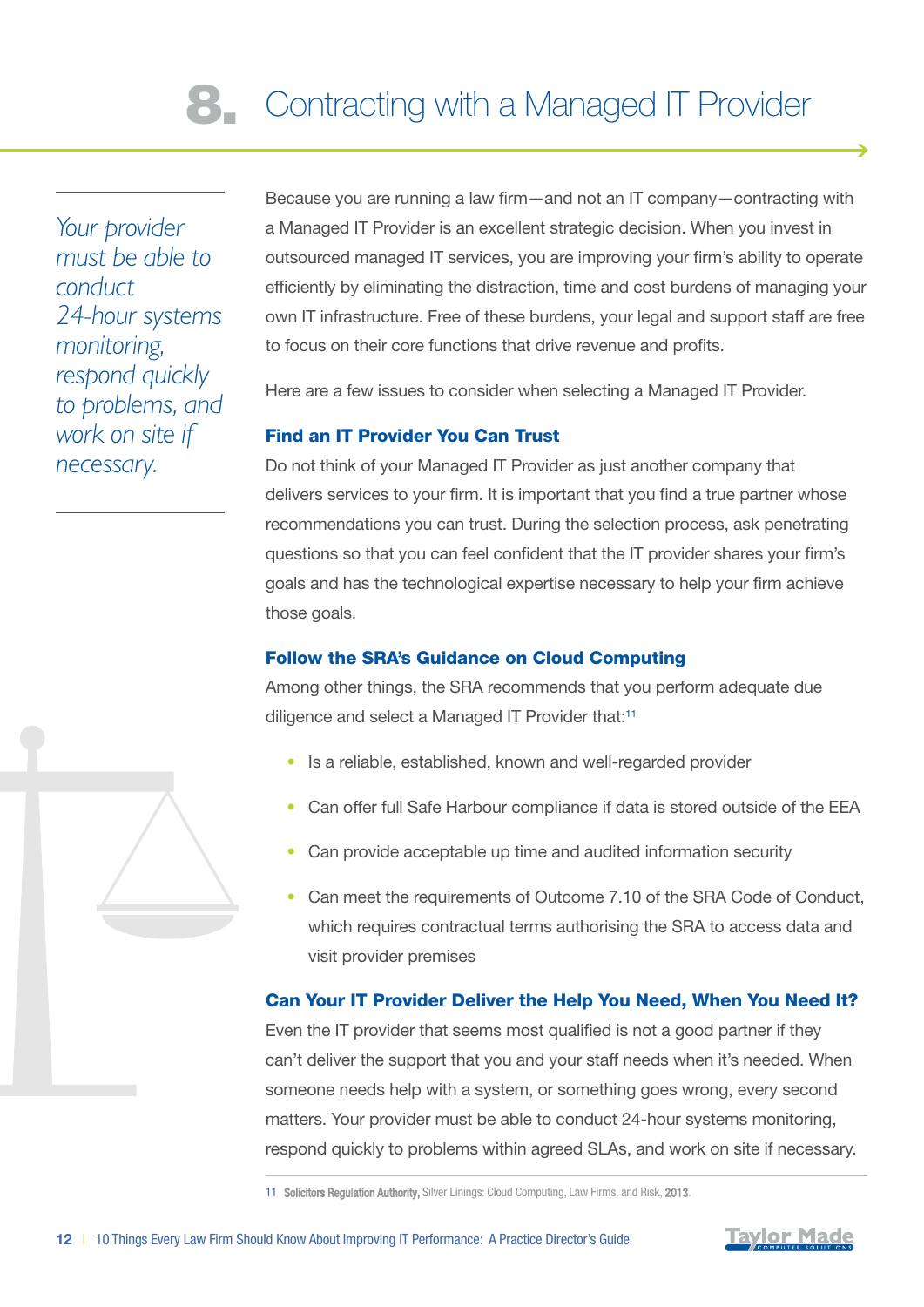Because your transition to the cloud involves mission-critical services and sensitive information, you should focus on negotiating a cloud services agreement that adequately protect your firm's business and legal interests, as well as those of your clients.12 You will find that the right partner will be accommodating.

Here are a few points to consider:

Compliance with the Data Protection Act of 1998. The Law Society's practice notes on cloud computing<sup>13</sup> stress the importance of having a written contract and that the Managed IT Provider's servers and applications comply with the provisions of the Data Protection Act.14

Data Security and Confidentiality Provisions. Law firms are subject to professional conduct obligations to maintain client confidentiality. To maintain compliance with the rules of the Solicitors Regulatory Authority (SRA), you must have guarantees of confidentiality and integrity of your data.

Follow SRA Guidelines. Because the SRA has broad investigative powers, your contract should ensure that your provider allows the SRA to be able to obtain information from, inspect the records of, or enter the premises of the provider, in relation to the services provided to your firm.15

Service Level Agreement. Negotiate the highest uptime commitment as possible as well as the right of immediate termination if downtime exceeds a specific level.

Indemnification. Seek indemnification for third-party claims regarding breach of confidentiality obligations.

Post Termination Transition Provisions. It takes time to migrate your data, so be sure to require 90 to 180-days' notice of the date your data will be locked or deleted after termination of the agreement. Also, to prevent data loss and ensure data security, request that the provider assist with the migration process and certify that your data has been deleted when the migration is completed.

- 14 Information Commissioner's Office, Data Protection [Act of 1998 Guidance on the Use of Cloud Computing,](https://ico.org.uk//for-organisations/guide-to-data-protection/) 2012.
- 15 Solicitors Regulation Authority, Silver Linings: [Cloud Computing, Law Firms,](http://sra.org.uk/risk/resources/cloud-computing-law-firms-risk.page) and Risk, 2013



<sup>12</sup> CIO, [How to Negotiate a Better Cloud Computing Contract,](http://www.cio.com/article/2418801/outsourcing/how-to-negotiate-a-better-cloud-computing-contract.html) 2010.

<sup>13</sup> The Law Society, Practice Notes - Cloud Computing, 2014.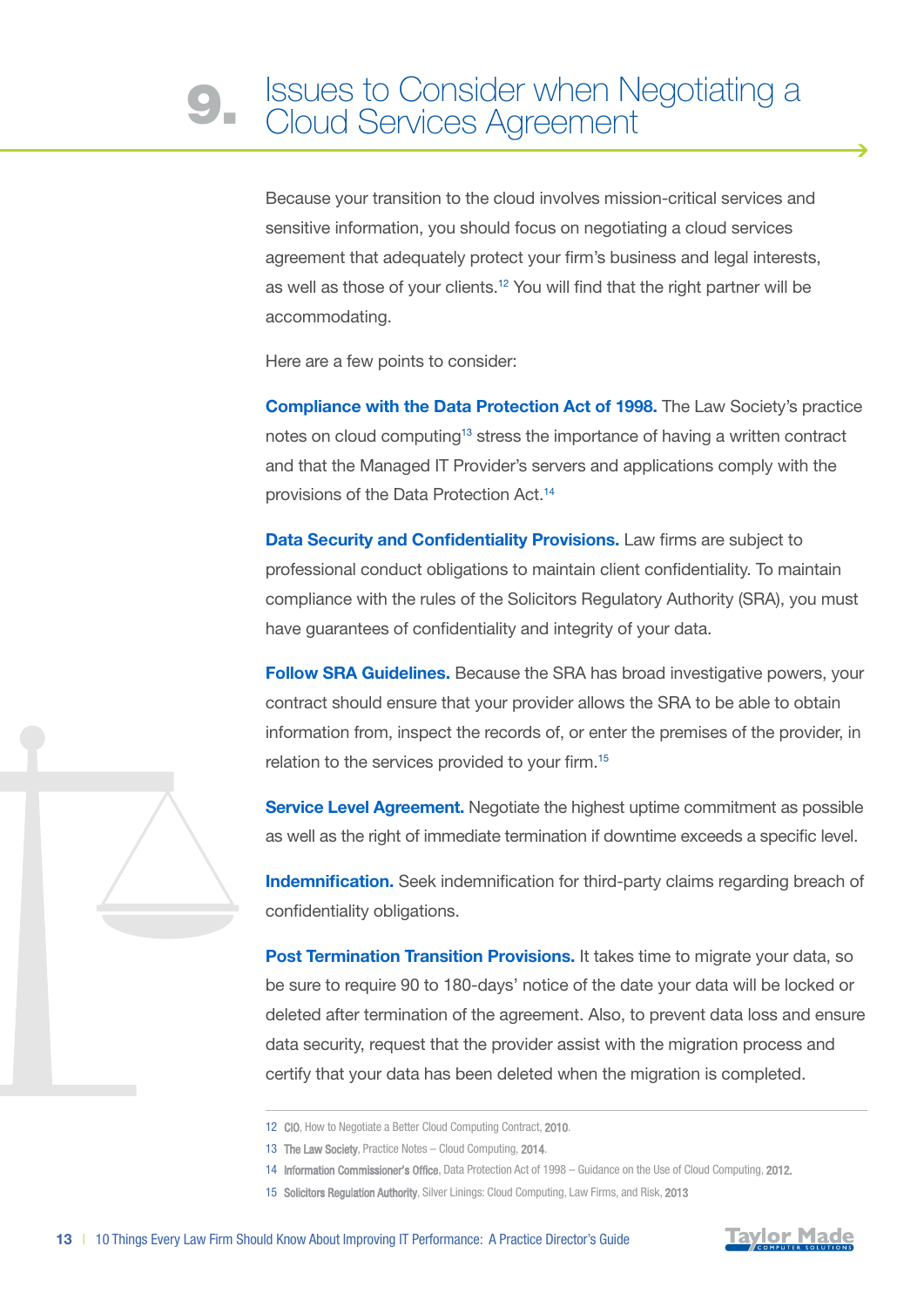# **10.** Successful Law Firms are Outsourcing IT,<br>Should You Consider it?

*Technology should be a differentiator and help their firm become more efficient, more capable, more flexible and more profitable.*

Just a few short years ago, most law firms considered outsourcing IT functions and migrating data services to the cloud too risky to pursue. Sector analysts were vocal about the need for a significant change in thinking. They were hopeful that Practice Directors and CIOs would come to the realisation that the future of law firm technology is no longer just about cost cutting, but is about careful investment that yields improved efficiency and good financial management.<sup>16</sup>

Today, attitudes have changed dramatically. Legal IT leaders believe, in ever-increasing numbers, that they need better and newer technology to increase efficiency. They know that technology should be a differentiator and help their firm become more efficient, more capable, more flexible, and more profitable.<sup>17</sup>

According to a 2014 survey of law firms with £10m in revenue and higher, 65% of respondents said that their firm currently outsources some form of IT provision and 57% reported that their firm was likely to consider outsourcing IT services or provisions in the future.

Additionally, PwC's 2014 Annual Law Firms' Survey revealed that IT and automation ranks 5th in the financial priorities for law firms over the next twelve months. Business process outsourcing, particularly IT support, remains a viable solution for many firms.<sup>18</sup>

Based on these trends, fuelled by greater confidence in the cloud and advancements in technology, law firms will be turning to Managed IT Providers as an investment in their firm's future.



- 17 Legal Support Network, [Legal IT Landscapes 2015](http://www.legalsupportnetwork.co.uk/technology/resources/sme-legal-it-landscapes-2015-report), 2015.
- 18 PwC, [2014 Law Firms' Survey](http://www.pwc.co.uk/business-services/law-firms/the-importance-of-business-support-in-the-legal-sector.jhtml), 2014.





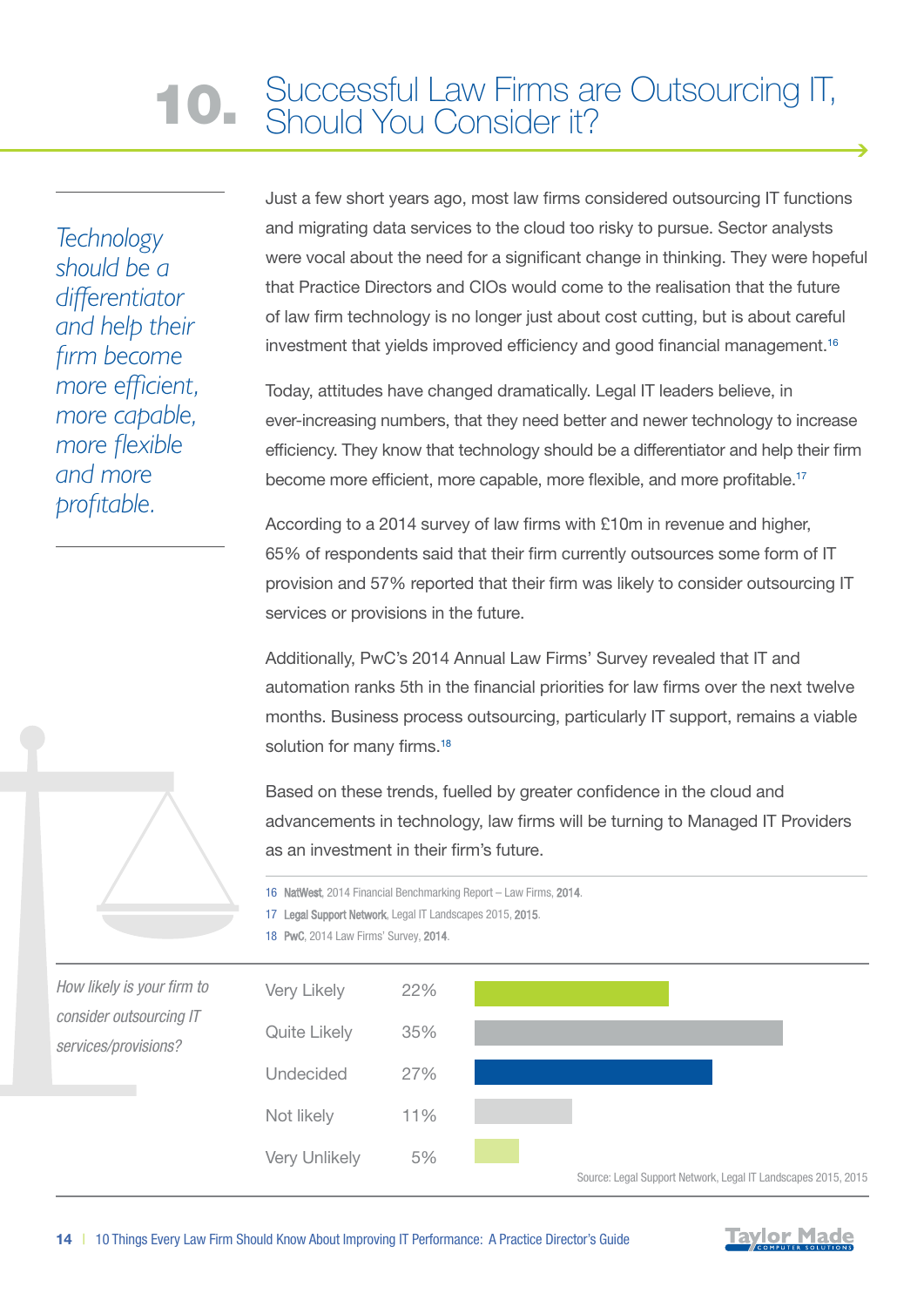Based on these trends, fuelled by greater confidence in the cloud and advancements in technology, law firms will be turning to Managed IT Providers as an investment in their firm's future.